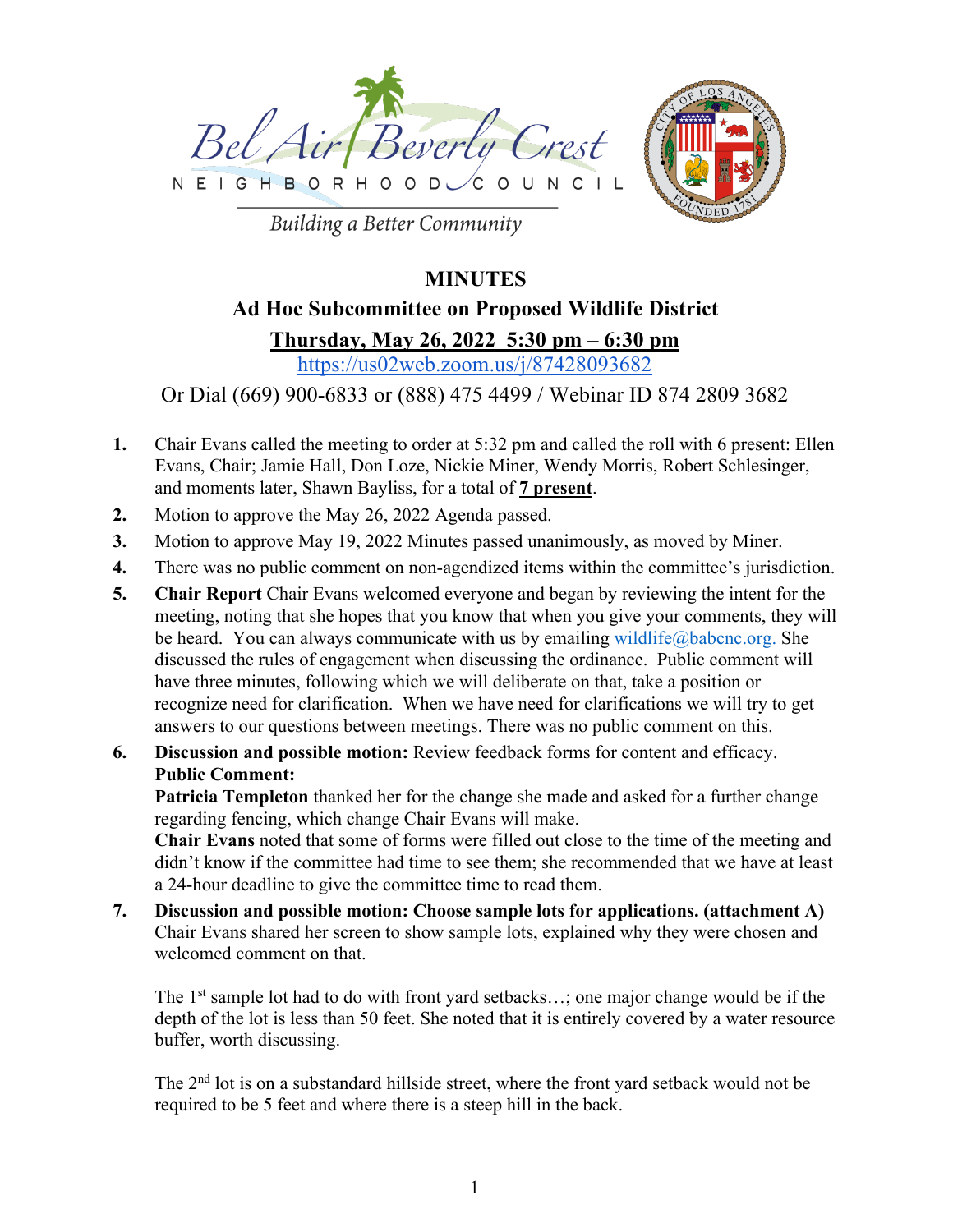Lot #3 was much larger lot on a substandard street.

Lot #4 on Linda Flora has interesting features with a tiny bit of ridgeline on the front and a tiny bit of water resource on the back.

Morris asked about the buffer… if 50 feet from the edge of the colored portion. Evans believes this is it but would write as something to clarify. She think the colors represent the buffer itself as that is how it is labeled. She noted that this amount of water resource would definitely cause this lot to have water resource restrictions.

Lot #5 she chose because it is big and would be less affected by restrictions than others.

Lot #6 is strongly on the ridgeline.

#### **Public Comment on Sample Lots:**

**Pat & Jay:** Pat have volunteered their house/lot at 1541 Bel Air Road as an RFA example; as she noted on the form a few minutes before this meeting that she would want to have something with greater than 60 degree slopes included in these lots. She explained per a surveyor, part of her lot is greater than 60-degree slope. She believes that she would have a postage-stamp-sized house after this ordinance if a wildfire burned the house down.

Chair Evans clarified that after a disaster, you rebuild; you don't rebuild under the current Code; it is not specifically in the Wildlife Ordinance but in the Municipal Code.

**Motion**: There was no objection by the committee to include Pat & Jay's lot to look at how the ordinance affects building on different lots. Evans was asked and noted that we could also decide on using other lots which would be a great example.

Member Morris asked about rebuilding after a disaster; (thought if you couldn't rebuild according to the current rules, you'd have to apply for a variance.) Evans noted that it is not on the agenda to discuss at this meeting and she will agendize this question for the next meeting.

**Bill** expressed feeling that every element of this is designed to be obtuse; he doesn't understand what we are looking at in the sample lots… that you have to be an expert to understand the repercussions, and that it is designed to confuse.

**Patricia** suggested that there are a couple streets on Benedict Canyon, e.g., Yoakum and Easton, she believes the south side of Easton is highly affected with wildlife buffers while the north side isn't and believes Yoakum is the opposite. She noted that there are a lot of smaller older homes, which she thinks is a good illustration of the randomness of what will happen with these ordinances.

**Michael** commented as to rebuilding with the old code, when these buildings are rebuilt, they have to be rebuilt to the same size maybe just a little more; not larger. Evans reiterated that we will talk about rebuilding at the next meeting.

**Andrew** asked as to GIS layers for ridgeline buffers and water resources. Evans noted that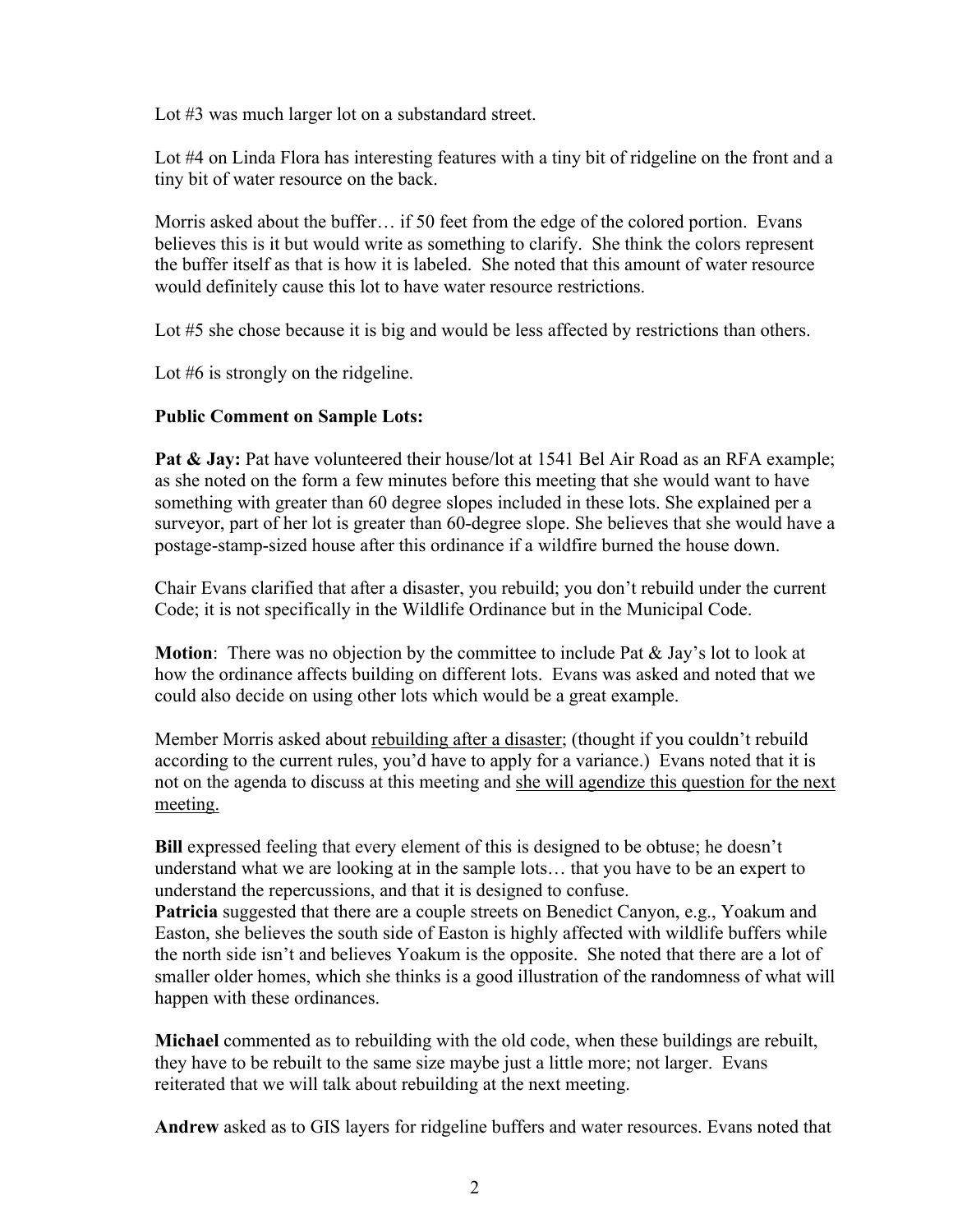we will have a specific meeting where mapping is agendized and will try to get clarification before that.

Evans will bring back sample lots for next time.

**8. Discussion and possible motion:** Presentation and discussion on Sections 1-5 of the draft ordinance. Committee will adopt a position and/or identify further information or stakeholder feedback necessary to adopt a position on these sections.

Chair Evans provided a Power Point presentation on Sections 1-5, including but not limited to definitions of the name of the ordinance. She explained that Sections 2, 3 and 5 were boilerplate and read aloud from Section 4. At that point she had requests for clarification or questions prior to moving on to public comment and deliberation.

Member Hall had questions beginning in Section 1, what is the meaning of "unmapped resource" and of "shall be identified," what "identified" means and for what purpose.

**Bill** commented that it goes to the language involving the <u>intent of the ordinance</u> including public health… He related that when speaking to the watch commander of the LAPD didn't know about this ordinance and said he was justified in his concern that part of the wildlife ordinance would affect public health. He asked how does this help public health?

**Patricia** commented that the definition of "wildlife resource" is so open that almost anything can be a wildlife resource. She would like to know the standards for the project reviewer to identify things that fit into that definition that aren't mapped and what if you disagree on whether or not this it is a resource.

**Patricia** also asked would it be possible for someone to spell out what all of these things are: "Administrative Clearance," and other things, and asked if we could see the form that has to be filled out. She noted that people have no idea if they have to get surveys even for small things; it is vague at this point and hard to know how big a burden it will be.

Member Hall explained that an "Administrative Clearance" is relatively new at the City, basically it is a staff-level review of an application to determine compliance; no public hearing and not appealable; the lowest level kind of review, but there is a definition in the Code and that Connie Pallini Tipton, Senior City Planner, could give a better explanation.

Hall had the same question noting that on Section 4, 4.b., talks about that form that has to be provided and the instructions; noting that the devil is often in the details. He'd love to see that form and, as an environmentalist, would like to make sure it is adequate; he would like to see what is required, e.g., hope that a biological report would be a requirement.

Hall's other question related to Administrative Clearance is when there is a project that needs a ZA, maybe because maybe it is a substandard road or all the different reasons, exceeding by right grading quantity allowed in the BHO, does the ZA have to review the Administrative Clearance with regard to the regulations in the Wildlife Ordinance or is it a separate thing?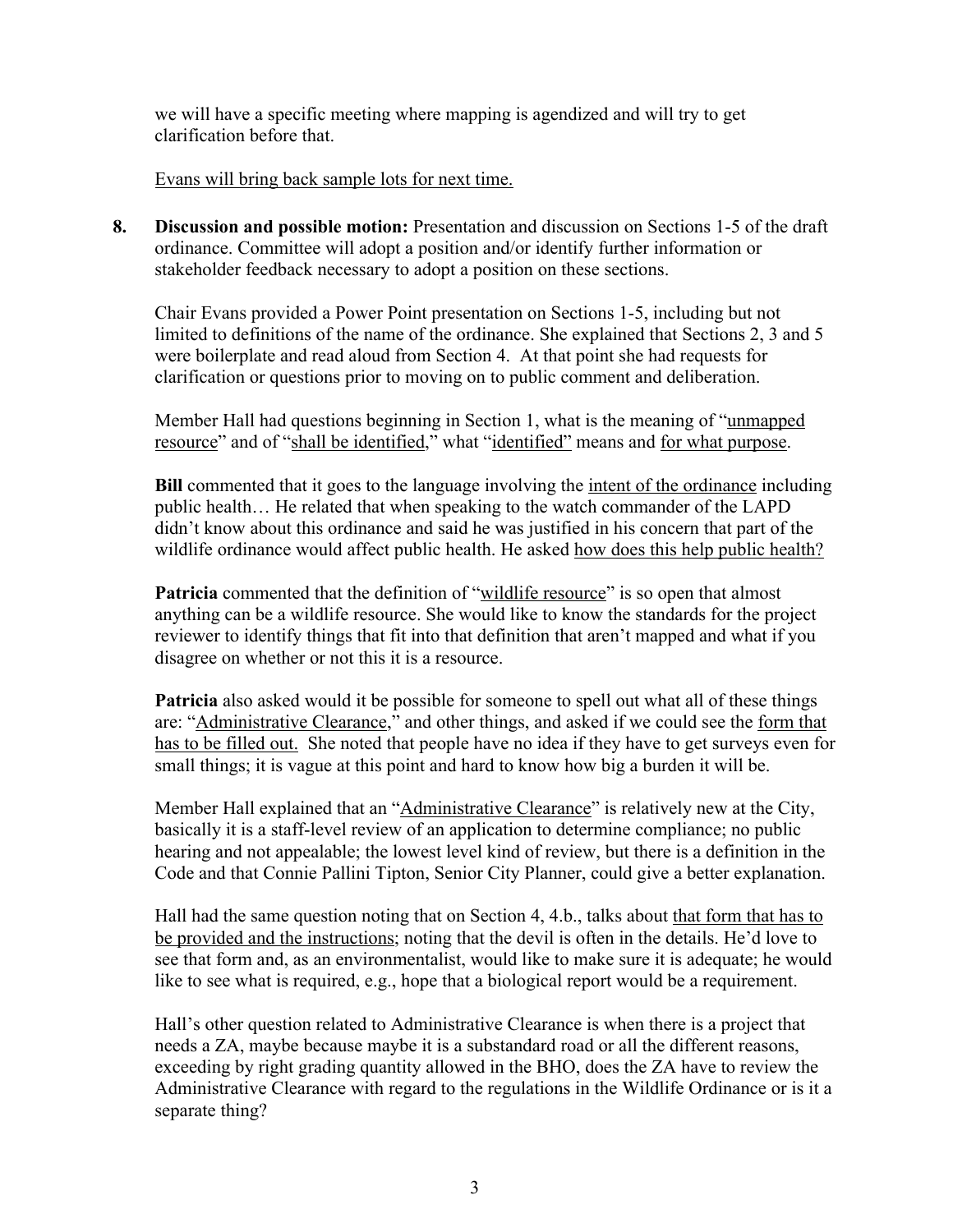#### **Public Comment on Section 1-5 that we discussed**:

**Bill** is begging people to write this in plain English, because … we don't know what the maps or the verbiage means, and there is no way to intelligently opine and understand the implications of what is an existential threat to his family, his retirement and financial wellbeing. Have them put the intent in plain English; say that this intent rules and if any of these things go against the intent, it is the intent that carries the day.

**Patricia:** With respect to making a Supplemental Use District (SUD), what are other consequences of that and, assuming the SUD is created, and a wildlife ordinance is passed, how easy or difficult will it be to go in and change various regulations? What would be the process for doing that, and what are the other consequences of having a SUD?

Patricia reiterated that the definition of "wildlife resource" is so broad... almost anything could be deemed to be a wildlife resource with massive consequences for homeowners.

Member Hall responded that they are legislative in nature, a zoning change; so only the City Council, the City of LA, has the authority to add or eliminate or modify an SUD; only the City Council has the authority to change the law.

**Paul** noted that someone commented that at the end of the day that it is based on what the intent is. He thinks everybody needs to be careful with that when these things get passed because "the intent" and "the law" are very different as to how the Planning Department interprets it. (He gave an example of a 12-foot wall height before and after the ordinance.) He noted that if you think the intent is written right that's fine but for the final ordinance they read everything black and white. He has had nothing but bad luck with what the intent may be in many different issues. So, if you think the intent is good, you have to be sure it is written black and white for what it is because the Planning Department is not using any logical discretion as he has seen.

**Michael** asked if we knew a CD5 candidate's position is on the Wildlife Ordinance, to which Chair Evans noted we cannot discuss candidates.

**[6:09 PM]**: Evans closed public comment on sections 1-5.

Member Morris recommended coming up with a list of things that seem unclear.

Hall noted, Under Section 1, as to the definition of "wildlife resource," his major problem is that he cares deeply about native woodlands and they have excluded that as a wildlife resource. That's one thing we should ask to be included. That are mapped by the National Park Service in their 2006 Survey.

Hall gave some background noting in 2006, National Park Service mapped the Eastern SM Mountains and mapped native woodlands. SMMC has a map, and he can share a link. He noted that the native woodlands are not encompassed in the wildlife resource, but may be the most important wildlife resource. He noted that we have the definition and asked, when is it triggered? He noted that we have to go to page 20 to understand when the definition of "wildlife resource" is triggered because you are encroaching into a wildlife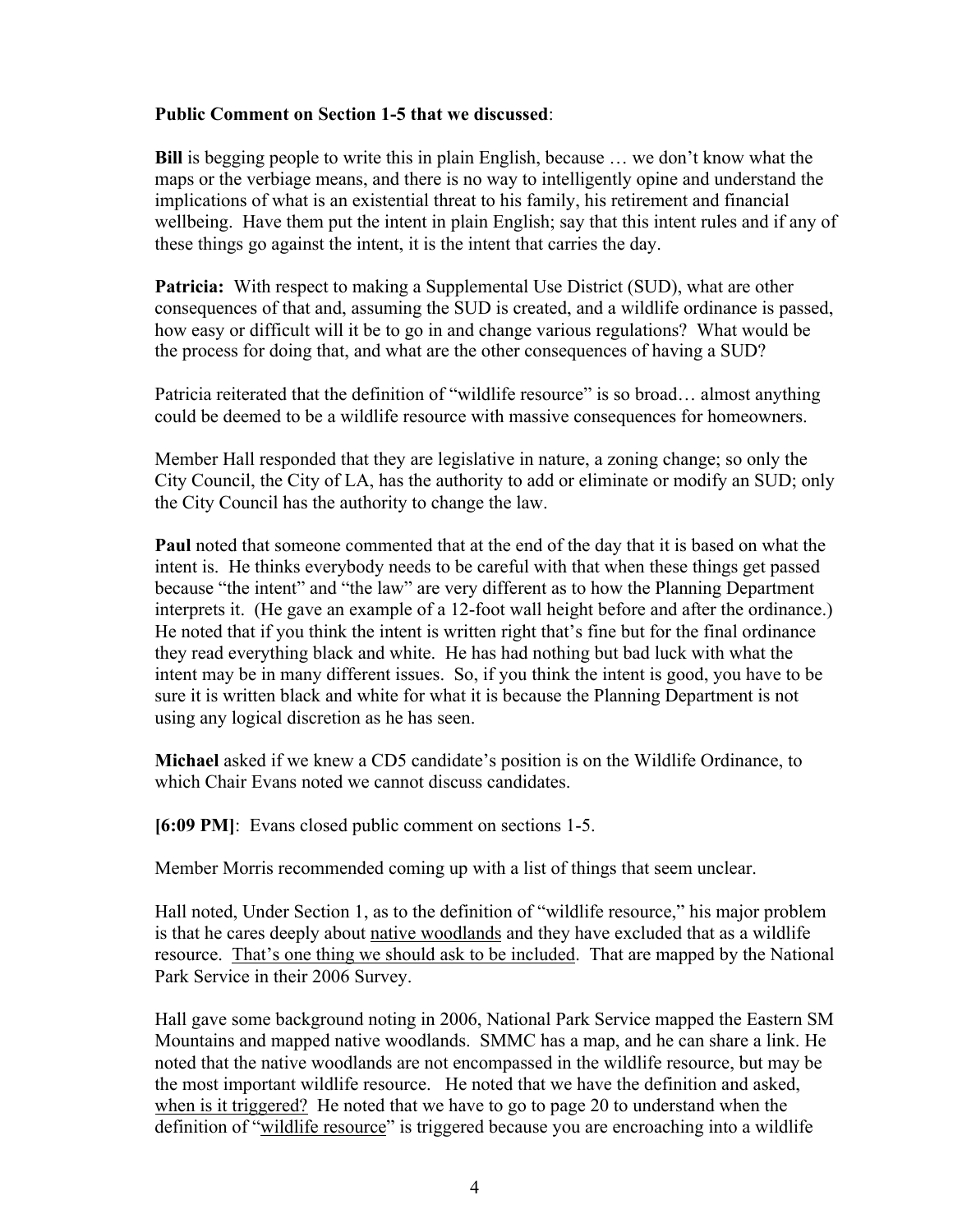resource, that's when site plan review is required. Evans asked, and Hall confirmed that the buffer requirements do not currently apply to woodlands, which he feels is a mistake.

Morris asked if the average homeowner would be aware that their property is in an area that was previously mapped as in an area in the woodlands, to which Hall noted that they would not unless they are reading certain articles. However, if they have oak or walnut trees, he could bet that it is a woodland. He noted that the National Park Service only included woodlands that were a minimum of 10,000 square feet. He will share the map.

Hall noted that in the SMMC letter, the thing they wanted the most was to have the native woodlands that have been mapped be designated as a wildlife resource; he supports that. Hall wants to add "native woodlands" by the National Park Service of 2006 as a wildlife resource.

Evans noted that she hears lots of questions on Section 4, and need to get answers before we say anything on Section 4.

Hall suggested the City do an FAQ on exactly what an "Administrative Clearance" is, and that it should come from the City and not from us. We should say that in our letter.

Evans would say that there is an option to say clarification is necessary before the ordinance is put into effect, and between meetings, go to Planning, ask for clarification bring the clarification back and then take a position on that section.

Hall doesn't want to delay our work because this is going to the Planning Commission very soon; whatever we do needs to be something that can be put into a letter to the City in the next couple of weeks. Evans noted that we will be doing this for about a month. He reiterated that the public needs to better understand the Administrative Clearance process.

Member Morris asked when we will hear from the experts…, Evans noted that they have declined to appear… She has been corresponding with some scientists and Travis volunteered to provide some clarifications on some of the *efficacy* questions we might have. Hall reiterated that we would put into the letter that the public needs to understand the Administrative Clearance process and what that entails. Longcore was present to take specific questions.

Hall further would ask the City what "unmapped resources" are intended to include: What are unmapped resources and what is a purpose is of identifying them?

Hall thinks he understands the intent is on that, that's sort of an acknowledgement on their part, that there are other important resource considerations but they chose to not to identify them all, and even that's true, what is the point of identifying them if the staff doesn't have the authority to force an applicant not to encroach upon or disturb that resource?

Hall reiterated the importance of the intersection between projects that require ZA approval and the wildlife ordinance. The way he reads is, you can get our Administrative Clearance separate from whatever you are doing at the ZA… He noted that all of the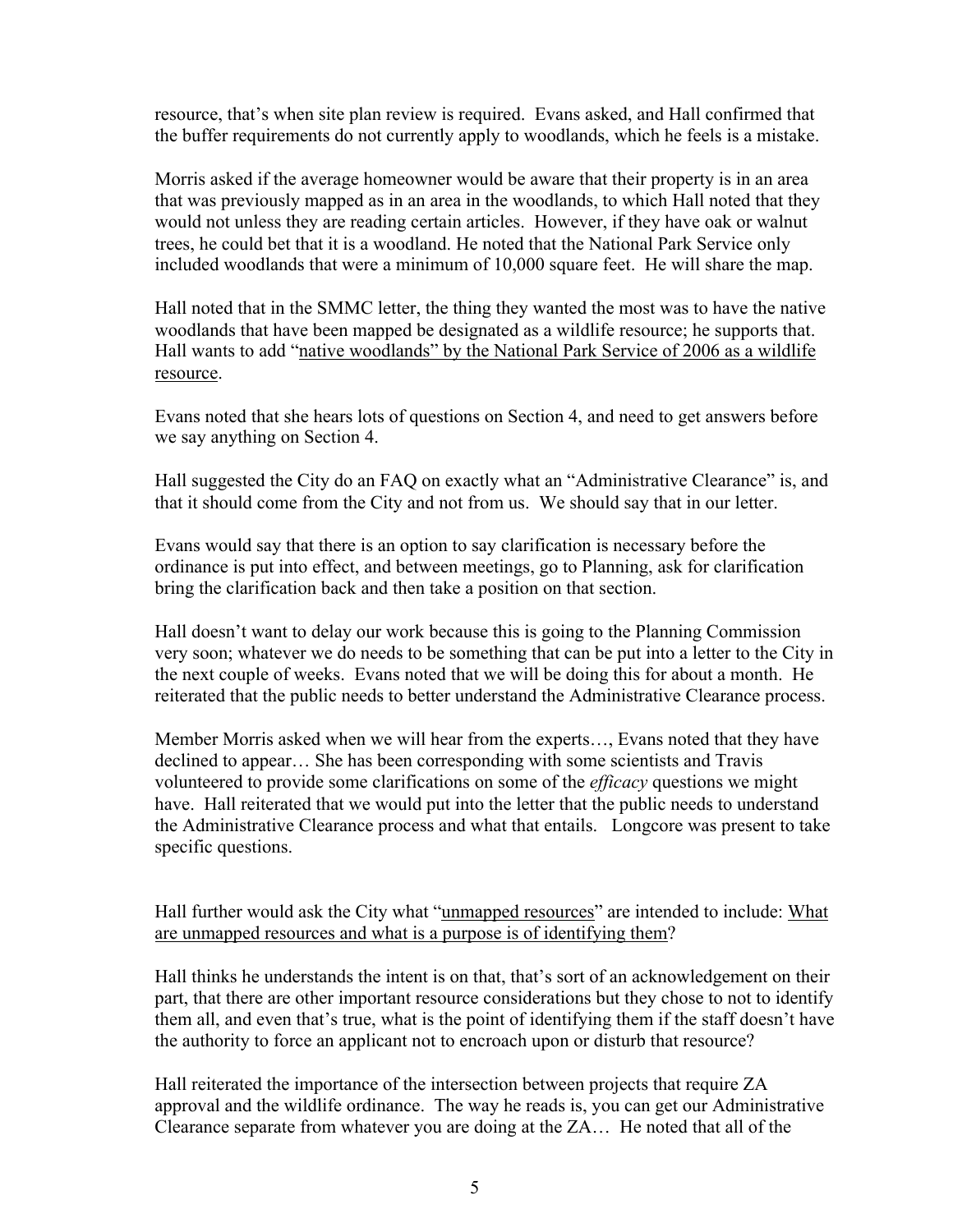hundreds cases we have reviewed at PLUM where we've offered our opinion..., got the applicant to make changes to the project… he is not sure the ZA will do what they did any more, they may say that is a separate process; once you take care of this issue or that, you will go get your administrative clearance from staff. He doesn't like this at all. He thinks you get a better work product with a public process and transparency.

Hall would suggest that our position should be that when there is a discretionary permit required for the project, the decision maker for that discretionary permit is the individual responsible for ascertaining compliance with the ordnance.

What that would mean is - say someone came and were getting a ZAD for substandard road, e.g., to ZA Jack Chang, he would, in the course of doing public hearings would also look at the project to see if it met all these criteria. Jamie noted that we don't want to be looking at these things through separate lenses because they are intimately related, especially when you are dealing with size or height of structure, or deviations into the setbacks… they are intimately related. He strongly recommends that if there is an additional discretionary issued, that decision maker is responsible for ascertaining of compliance with the Wildlife Ordinance.

Morris feels that puts a lot on the opinion of one person. Hall noted that it will be one person anyway. That administrative clearance will be a nameless/faceless person behind the counter… he thinks that compliance with the ordinance should rest with the decision maker if on the discretionary permit if there is one. Some of these projects may be by right projects that don't require a ZAD, and if so, that faceless nameless person behind the counter will issue an administrative clearance.

Member Loze asked what procedure Hall would suggest on appeal and review of the administrative decision, to which Hall noted that there is no procedure to appeal administrative clearance. Loze asked if we may suggest one here. Evans thinks it is worthwhile to ask what the intent is for an appeal process. Hall thinks there should be an appeal procedure and hears that is what Don is saying, that he supports an appeals process on administrative clearances. Evans noted that we have a responsibility to get some answers to the questions about the administrative clearance before taking a position.

Hall reiterated his issue about the fact that if there is a discretionary permit, that the compliance with the wildlife ordinance should be something that that decision maker looks at in the course of the discretionary process.

Miner commented regarding discretion by one person, perhaps there should be a wildlife commission before further building is constructed from scratch in the hillsides. She noted that 60-70 years ago, houses were built nestled in the hillside, that didn't obscure wildlife, and has gotten bigger and bigger to where there are hotel sized not nestled… and the hills have been decimated to accommodate this kind of construction. She noted that maybe it has come to a point for all of us, not just in the hillsides, in the flats and everywhere else in Los Angeles, who are conscious of climate change and ecology, if we do away with wildlife and construct cement and pretend that hillside lots are lots in the flats, but they are not, we are in great danger;… like we are worried about fossil fuel and everything else, we need to worry about the wildlife that are part of our ecological makeup; … possibly have a wildlife commission to go over every single plan headed to the hillsides.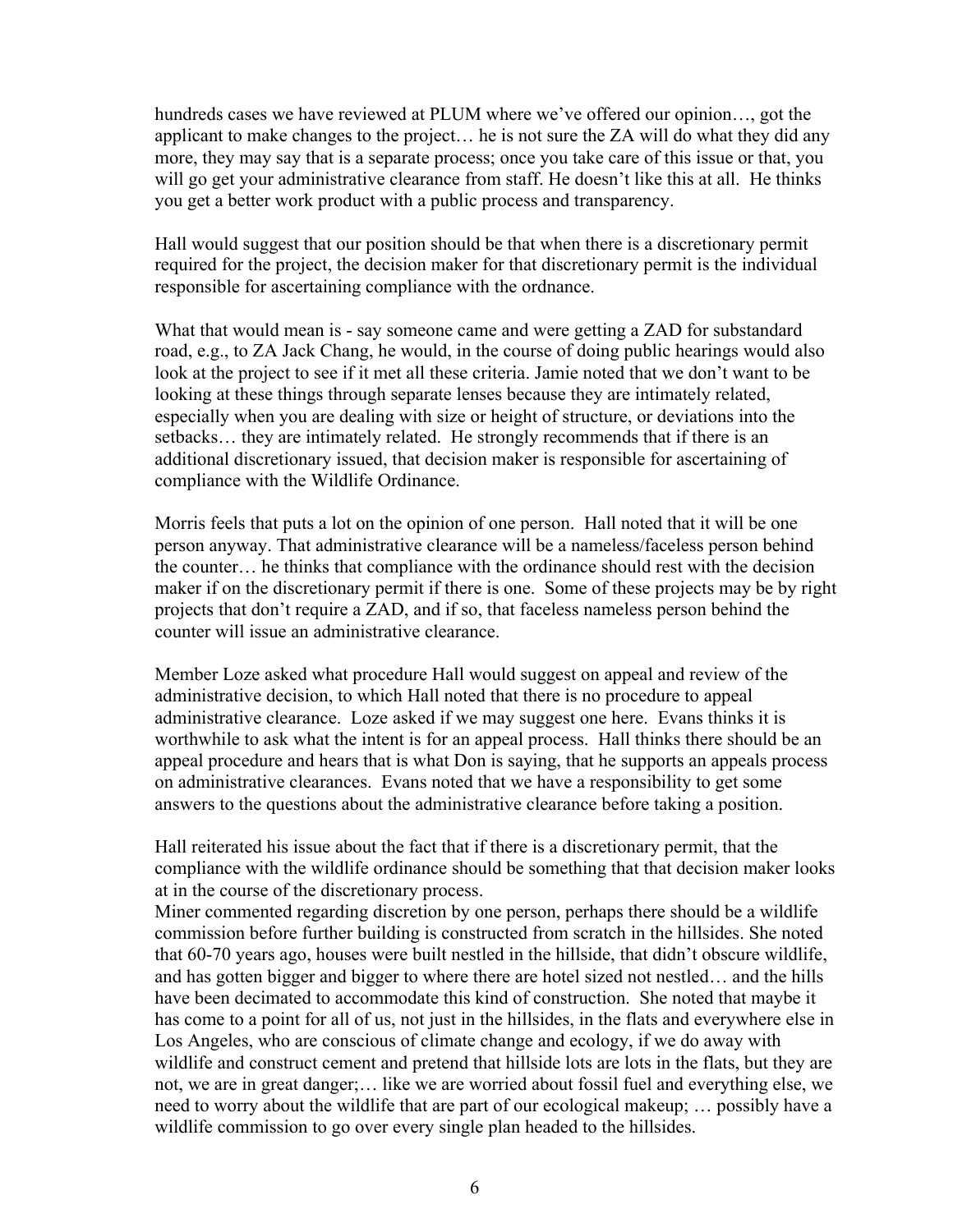Hall responded to Miner's comments, … he doesn't think it is realistic from a political standpoint now; rather maybe require that the NC review administrative clearances like we do other land use projects; maybe that would be a happy medium; to just add a little sunlight and transparency into the process. He would recommend that applications for administrative clearance under the Wildlife Ordinance be reviewed by the NC's PLUC. He doesn't know if it will be manageable as to volume.

He acknowledged Miner's idea… but thinks that having a commission would not be likely in the political environment now, and maybe have the NC play a role. \*It may not be feasible based on the volume as none of us know what the volume of administrative clearances will be.

Morris thinks estimates are that over 50% of our properties will be impacted by one or more of the *(inaudible)*. Evans noted that everything is impacted by the districtwide regulations but in terms of specific resources, she thinks it is less than half. Hall noted it is not in 1-5 but it is in section 6: Applicability, is the most important thing.

Evans hears what we are forgetting to say is that overall we seem to support the intent of the ordinance to preserve wildlife. Morris is not sure that intent and what is being suggested to make that happen are well aligned. … Hall noted that it is not just about wildlife and he supports the intent.

**Initial Motion:** We support the intent, the NC reviewing Administrative Clearances, getting clarifications and answers to questions about resources and the appeals process, what the administrative clearance process looks like, what would happen if there was a ZA, if the ZA decides everything, what is the intent of the appeals process, what does the form look like? Find out the answers before forming an official opinion **moved** by Evans; **seconded** by Schlesinger.

Bayliss asked it Hall confirmed that we will create a list to reach out and present to the City for them to get back to us with clarifications. Morris foresees problems with taking this on at the PLUC.

Loze gave some historical perspective, that some time ago, the head of Planning was looking forward and found that the staff was thin enough so they could not get to these things and her approach was to set a mandate for a place for the NC, which was just coming into being, and the NCs were to advise the councilpersons of their insight on discretionary matters that were not deemed by right under the code. Now there is a discrepancy about what's by right and what's discretionary, but the idea was that the people with issues would have the opportunity to review a discretionary matter. There was an assumption with that, that there was a building code by which there would be a standard to determine what was discretionary and what was by right… There is a process accepted by the Planning Department and subsequently accepted by Council which is that the NCs can have an opportunity for discretionary review. What we are talking about now… is when it would be appropriate to do that, to make sure that the process that we are trying to divine here… is appropriately reflected on. He is reviewing for himself how we are in the position to do it and if it is appropriate for us to do it.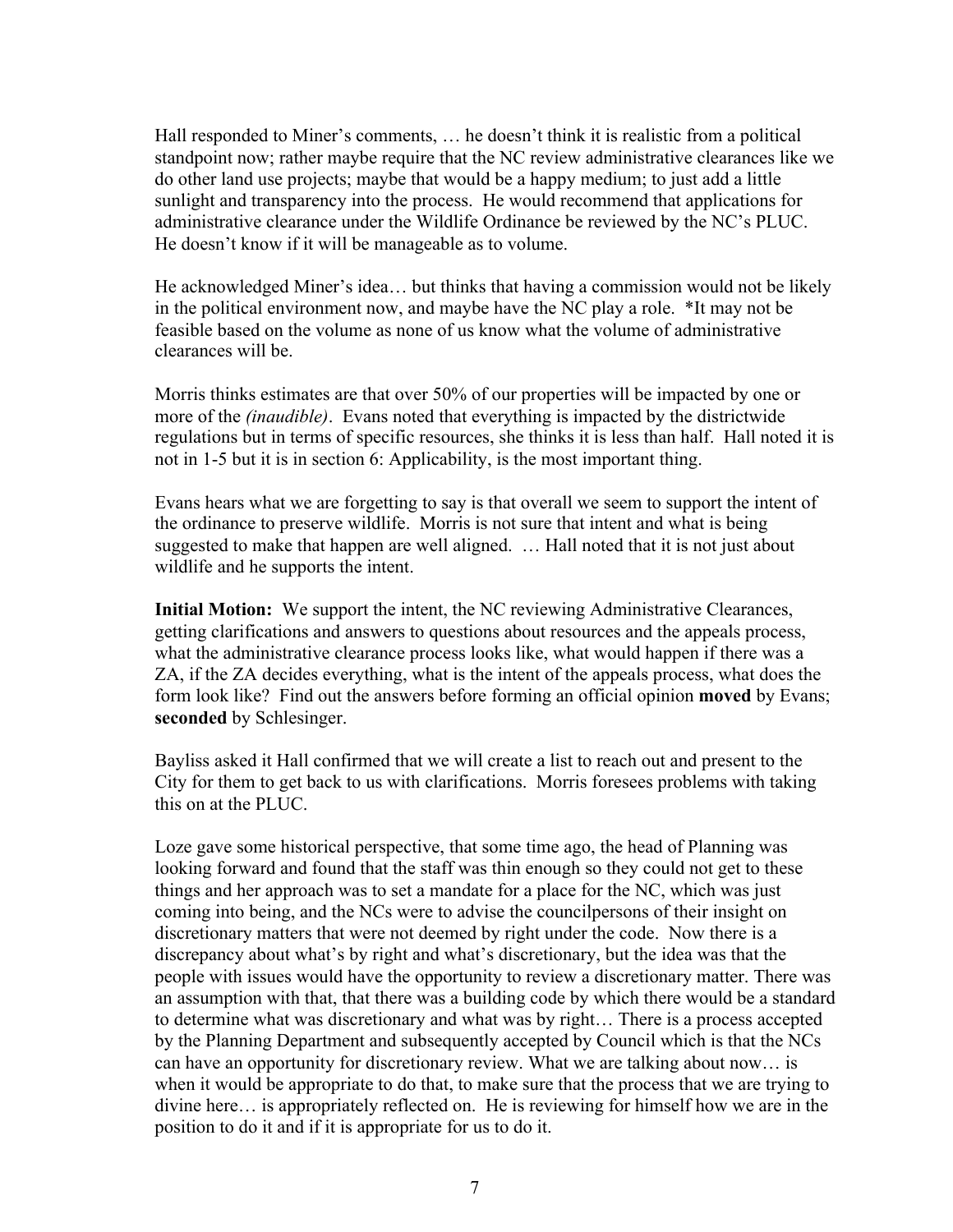**Rephrased Motion:** To support the intent of the ordinance, to support neighborhood councils reviewing Administrative Clearances, and to seek further information about the rest of the questions we have compiled during this conversation **moved** by Evans; **seconded** by Schlesinger. Discussion was held. Bayliss noted that there will be quite a lot of those Administrative Clearances.

Hall noted that one of the things that concerns him is that now protected tree removals are discretionary. Tree removal permits are discretionary permits that trigger CEQA and go to Board of Public Works. This ordinance would potentially allow them with administrative clearances. A key feature of the Protected Tree Ordinance is that a finding of necessity is required to allow for the removal. You have to prove that it is necessary to remove that protected tree to allow for reasonable development. He is concerned that this ordinance will relax the standards and make it easier to remove protected trees because it will convert that into an AC process. That is one of the reasons why he is concerned about this AC procedure not having any transparency.

Loze asked if there may be a question of what would trigger a review, like an appeal process from the administrative review, not necessarily a review automatically of each administrative process.

Chair Evans noted that what Hall said makes sense, like how we get tree removals; so, at least have the piece of paper cross the NC desks in a timely fashion, if there was an interest in weighing in and making a comment letter, that that should be available.

Hall agreed with Bayliss, that the volume may not being manageable, even if the City agreed to this, and that we would only review a select number of those that we thought are important, like with tree removal permits, we only opine on the ones that are worthy of our input. Evans noted that like anything, if there was more than each individual person could review simultaneously there would be a way of dividing them up and go through them and flag what was warranted for the review.

Bayliss gave an example, when working for the Council District office, receiving a great many notices that a home would be demolished… if the idea was that the ordinance says that a copy of the application or request for just administrative approval is sent to the NC, it is just a form requirement. You already have to do that if you are submitting an application for a ZA action, you have to turn in a copy to the NC which the city sends to us. If the idea was to make sure we get a copy of the request, we should say that in the ordinance – a copy of the administrative approval request is sent to the NC. Then it would be up to the NC if they want to take an interest in it, but currently there is no appeals process, and we also want an appeal process for the administrative review.

Chair Evans noted that this is only supporting the intent and supporting neighborhood councils having the ability to review administrative clearances in a timely fashion. Evans called the question, and called for a vote: **4 yes**: Loze, Schlesinger, Hall and Miner; **2 no**: Bayliss and Morris; **1 abstention**: Evans; **motion passed**.

Morris thinks this establishes an additional burden to the homeowners. They would have to